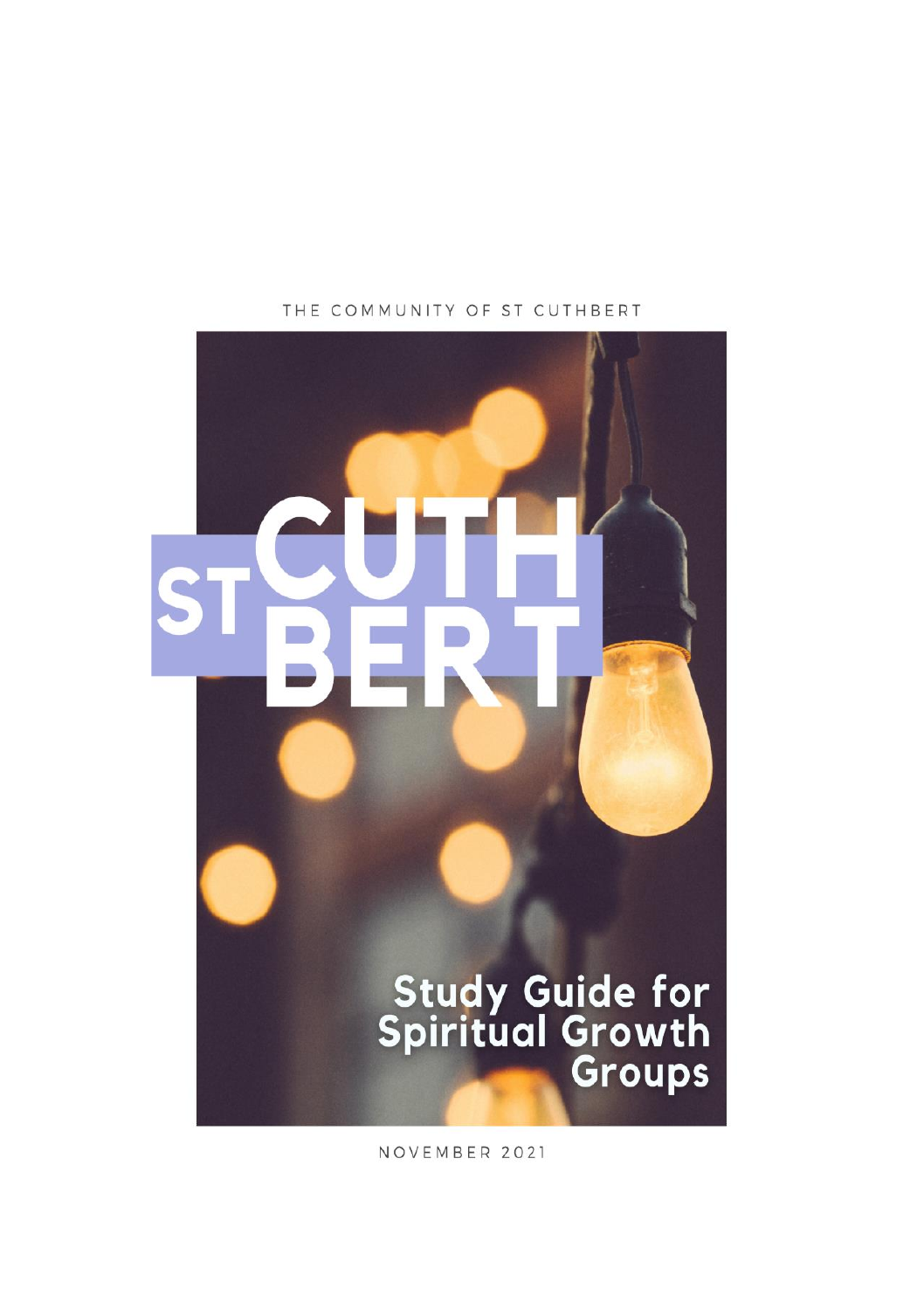## **Contents**

| Welcome                               |  |
|---------------------------------------|--|
| The Community of St Cuthbert          |  |
| Developing our Life Together as a SGG |  |
| November 2021                         |  |

### **Welcome**

Welcome to our resource booklet for November 2021. Here you will find

- a reminder of how we are developing the rhythms of our SGG groups
- four sessions to use through November

Our theme this month addresses **Light in the Darkness**, to tie in with the build up towards Advent, and also Durham's LUMIERE festival on 18-21 Nov, where St Nics will be involved in many and various ways.

Our studies this month have been prepared for us by Jenny Rankin, a Cranmer Hall ordinand who is on placement with us at St Nic's over the coming year.

> Richard Briggs Prior of the Community of St Cuthbert (Contact Richard at [prior@stnics.org.uk\)](mailto:prior@stnics.org.uk)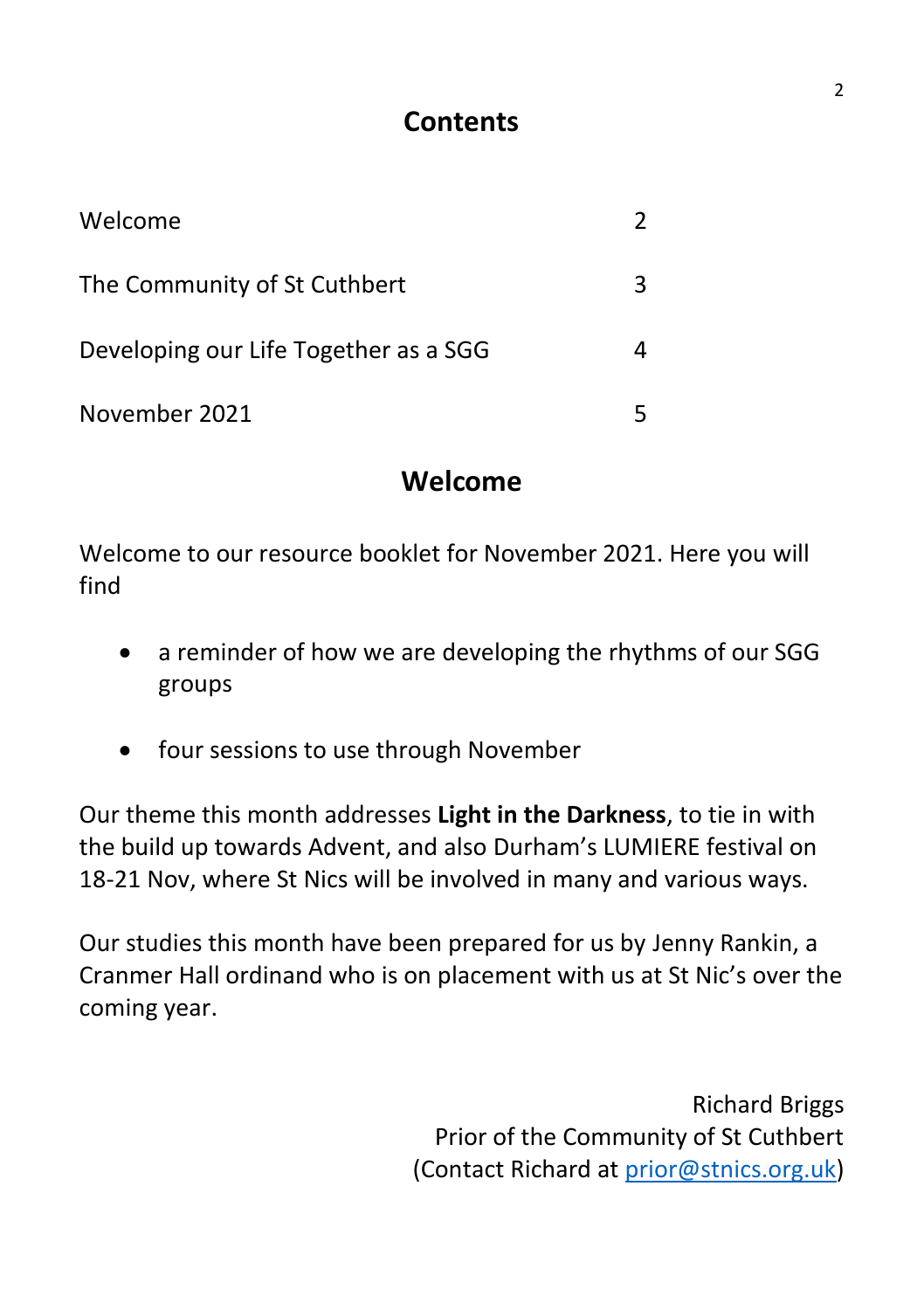# **The Community of St Cuthbert based at St Nic's Church, Durham**

–loving God with all our heart and soul and mind and strength–

–living our lives in step with the **rhythms of God's grace**–

Walk with me and work with me—watch how I do it. Learn the unforced rhythms of grace.

Words of Jesus in the Gospel of Matthew (11:29) *the Message* translation

We follow in the steps of St Cuthbert, the  $7<sup>th</sup>$  century Bishop of Lindisfarne, who lived a life deeply rooted in God, both personally and with others, and sought a life of service that embodied God's life-giving justice for all.

> So we meet in Spiritual Growth Groups (SGGs) and seek to keep in step with *7 key rhythms of God's grace*, in:

> > **prayer** and **Bible study**

**worship** and **hospitality**

service through **justice** and **witness**

and celebrating God's regular gift of **rest**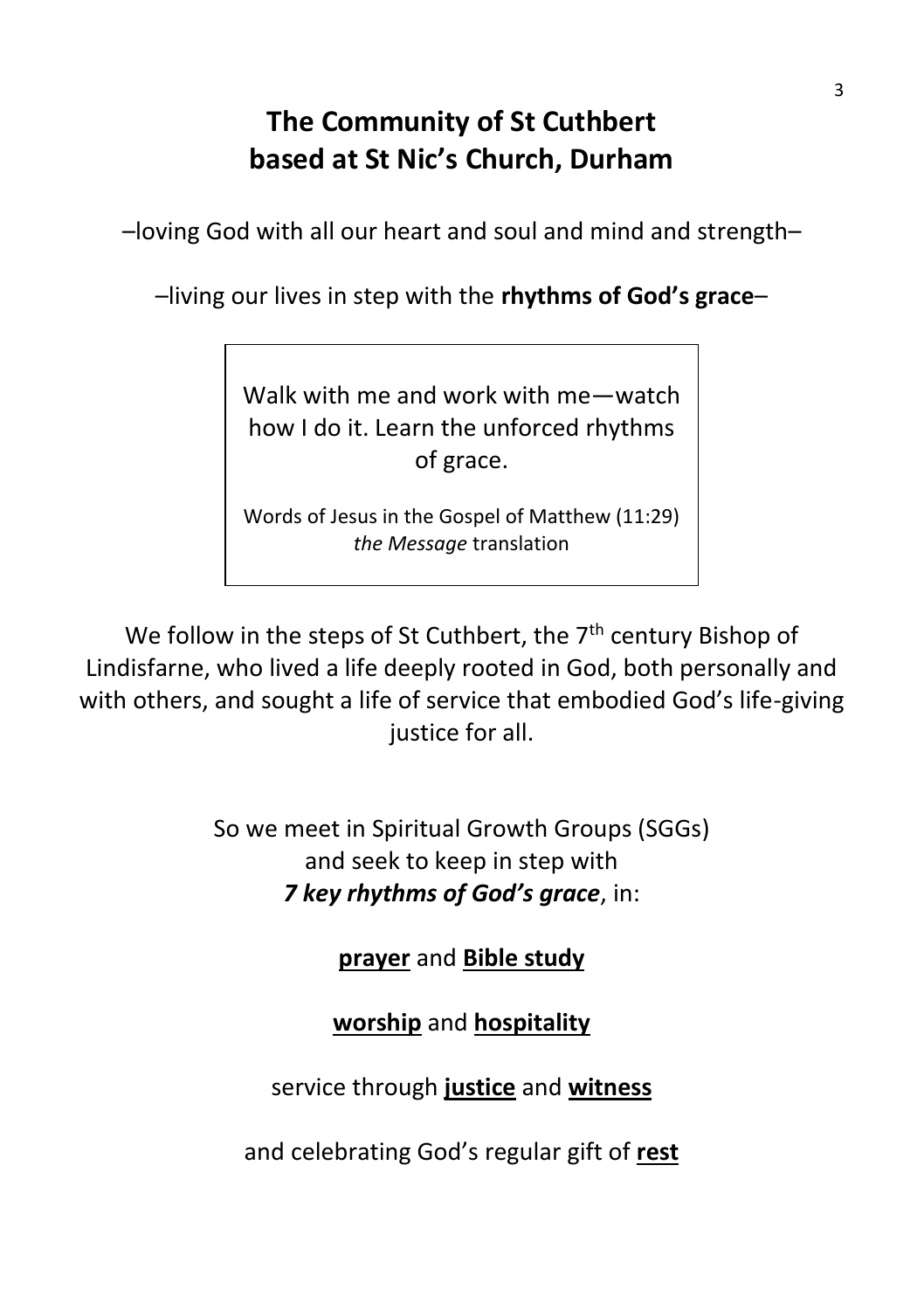### **Developing our Life Together as a SGG**

*(For a longer version of this note see the September 2021 guide)*

We encourage groups to meet weekly, but not necessarily to do the same thing every week. We aim to keep meeting time to around 60–75 minutes. One practical suggestion for a monthly pattern is this:

| Week 1   | focus on Bible study - using the CSC notes in this book |
|----------|---------------------------------------------------------|
| Week 2   | focus on worship and prayer                             |
| Week 3   | focus on Bible study                                    |
| Week 4   | use the time together to engage in acts of service      |
| (Week 5) | be creative – perhaps make this a social time together) |

Groups are welcome to develop their own outward-looking ideas for 'acts of service', but there are lots of ideas also being suggested in and around the church. As well as LUMIERE this month, these include (but are not limited to):

- *join with one of our St Nics justice initiatives*
- *support one of our St Nics ministries in practical ways*
- *join with a local project – e.g. foodbank, homeless ministry, …*
- *use group time to offer hospitality to those in need, or new arrivals in Durham (students, newcomers, refugees …)*
- *visit those who are alone, and offer practical help*
- *support an established charity through active involvement*
- *set up zoom links with a mission partner and use the time to learn about and encourage their ministry*
- *help to staff our open church 'prayer times'*
- *serve tea and coffee after a service, as a SGG group*
- *offer to steward a Sunday service as a SGG group …*

Our prior, Richard Briggs, is gradually meeting with all the SGG leaders and talking about these ideas, and encouraging others. Do join in the conversation in your group!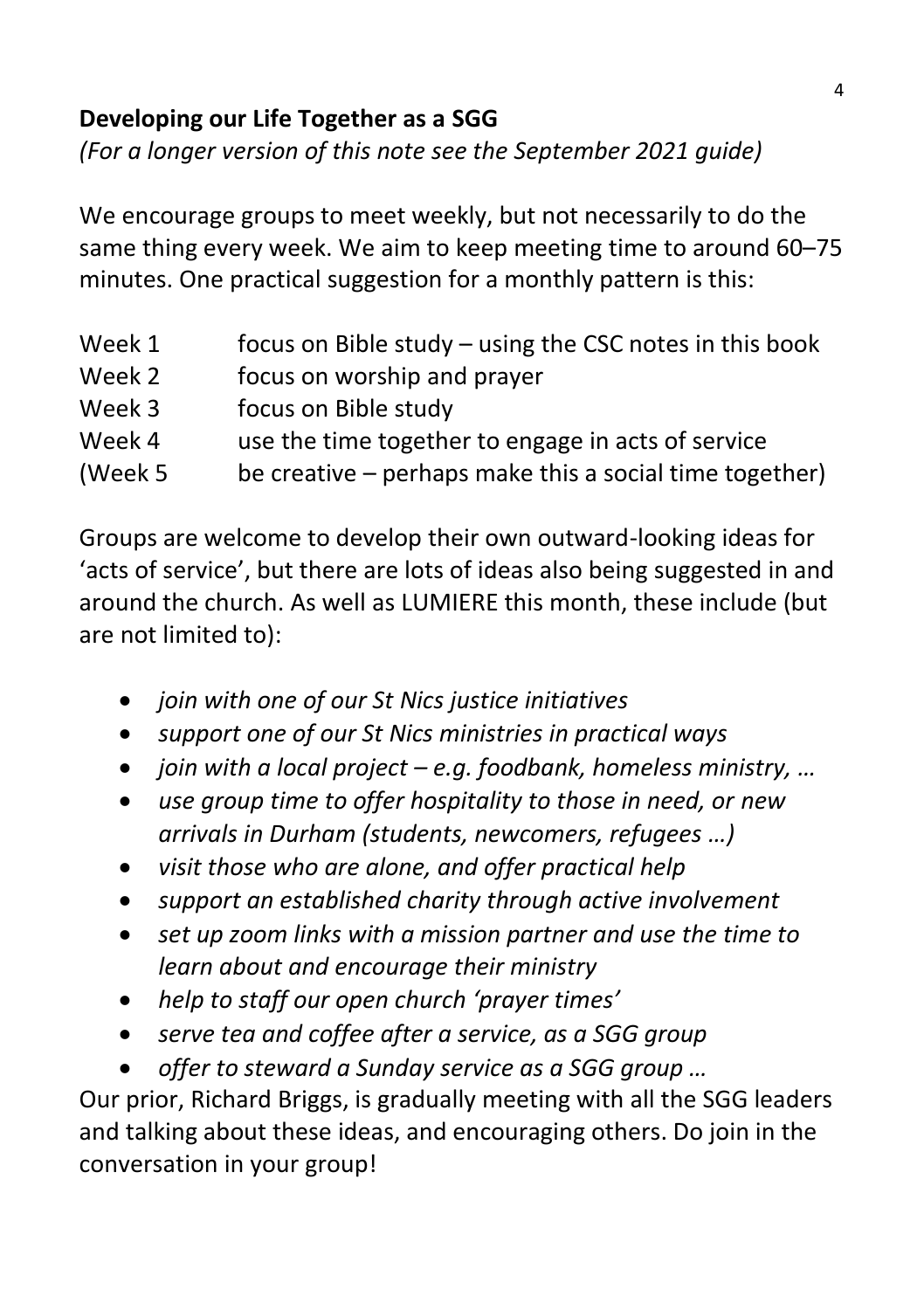#### **November 2021**

This booklet offers resources for the 4 weeks of November 2021.

#### Theme: **Light in the Darkness**

Week beginning:

| $1st$ Nov            | Session $1$ – focusing on Bible study      |
|----------------------|--------------------------------------------|
| $8th$ Nov            | Session 2 - focusing on prayer and worship |
| $15th$ Nov           | Session $3$ – focusing on Bible study      |
| 22 <sup>nd</sup> Nov | Session 4 – focusing on acts of service    |

There is no problem with taking longer than 4 weeks to work through the studies, and no pressure to 'catch up' if you end up taking longer, *but do note that LUMIERE will be on 18-21 Nov, and may be an appropriate focus for an outward-looking group activity this month,*

### *Introduction to the Studies*

Light in the Darkness

As we enter November, with the nights drawing in and plans being made for Bonfire Night and Durham's forthcoming Lumiere celebrations, use this time as a group to reflect on the biblical theme of *Light in the Darkness*. We will be focussing on Jesus' self-professed claim to being the Light of the World, and will consider what implications this has for our own discipleship as we seek to reflect His light to others.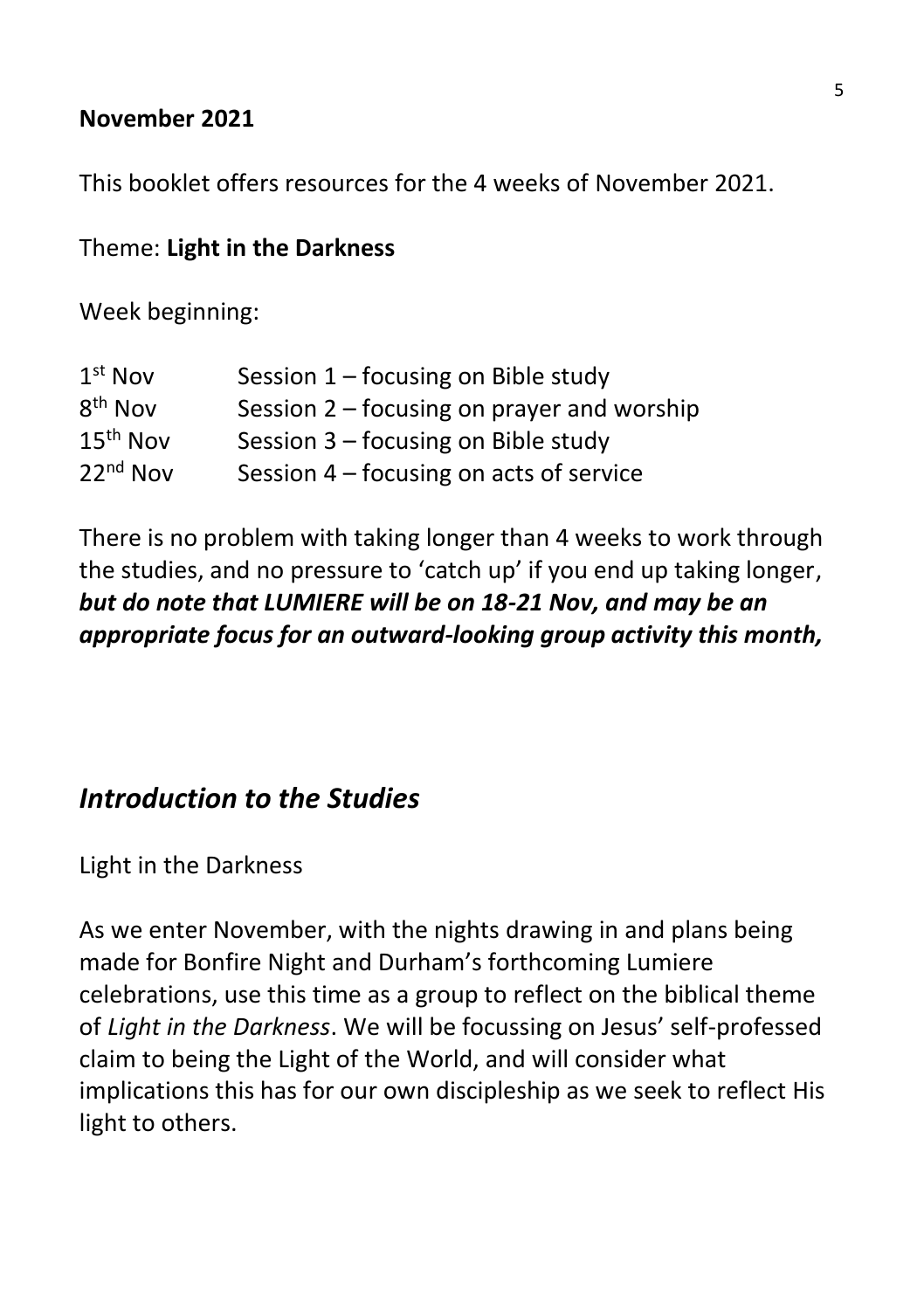## *Session 1 - 'I am the Light of the World' (study)*

### Read John 8:12-20

*'When Jesus spoke again to the people, he said, "I am the light of the world. Whoever follows me will never walk in darkness, but will have the light of life."'*

What do you think Jesus meant by his claim 'I am the light of the world'?

Look at verses 13 and 19. What do you make of the Pharisees' response? Why do you think they found Jesus' words here so provocative/offensive?

Read Isaiah 9:1-7

*'The people walking in darkness have seen a great light; on those living in the land of deep darkness a light has dawned.'*

These may be very familiar words to us as they are often read in Carol Services at Christmas time. It's worth considering that these words would also have been very familiar to Jesus' Jewish listeners (Jesus even directly quotes this passage in Matthew 4:15-16).

What connections do you draw between the John 8 reading and the Isaiah 9 reading?

Are there particular situations in the world that God has laid on your heart where you long to see His light shine into deep darkness? Take time to pray about them together.

*You may like to use this song while spending some time in reflective prayer<https://www.youtube.com/watch?v=Of5IcFWiEpg> (*King of Kings*, Hillsong)*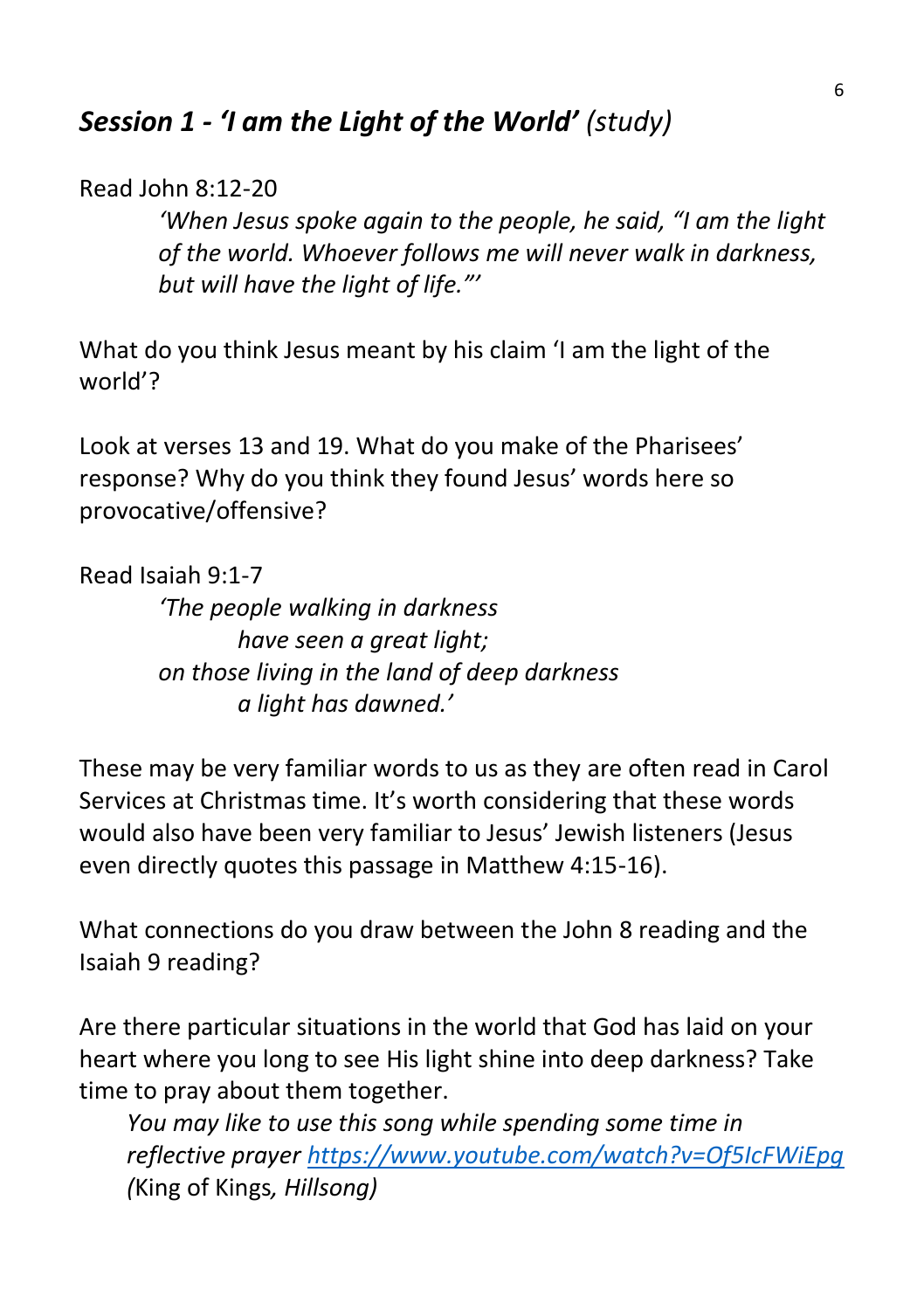# *Session 2 - 'The light shines in the darkness, and the darkness has not overcome it' (prayer and worship)*

Read John 1

Use this session as a chance to reflect on these incredible words, and to spend time together worshipping Jesus. Is there anything in the passage that particularly strikes you afresh about the person of Jesus? What does this mean for you as an individual and for us as a church?

You may like to use one or more of these songs to guide your time of worship and reflection:

- <https://www.youtube.com/watch?v=VLcTLCCpI5A> (Come Thou Long Expected Jesus, Marcy Priest)

- <https://www.youtube.com/watch?v=jlyTYiQX2pY> (Light of the World, Tim Hughes)

- <https://www.youtube.com/watch?v=b9O6qpO2zZg> (Day by Day, Will and Mim Johnson)

Have one person read the passage aloud again, very slowly. Let the words wash over you and really listen to what God might be saying to you today.

Use this time as an opportunity to pray for one another, perhaps sharing an area of life or a situation in your workplace/family/community where you long to see the light of Christ shine into darkness.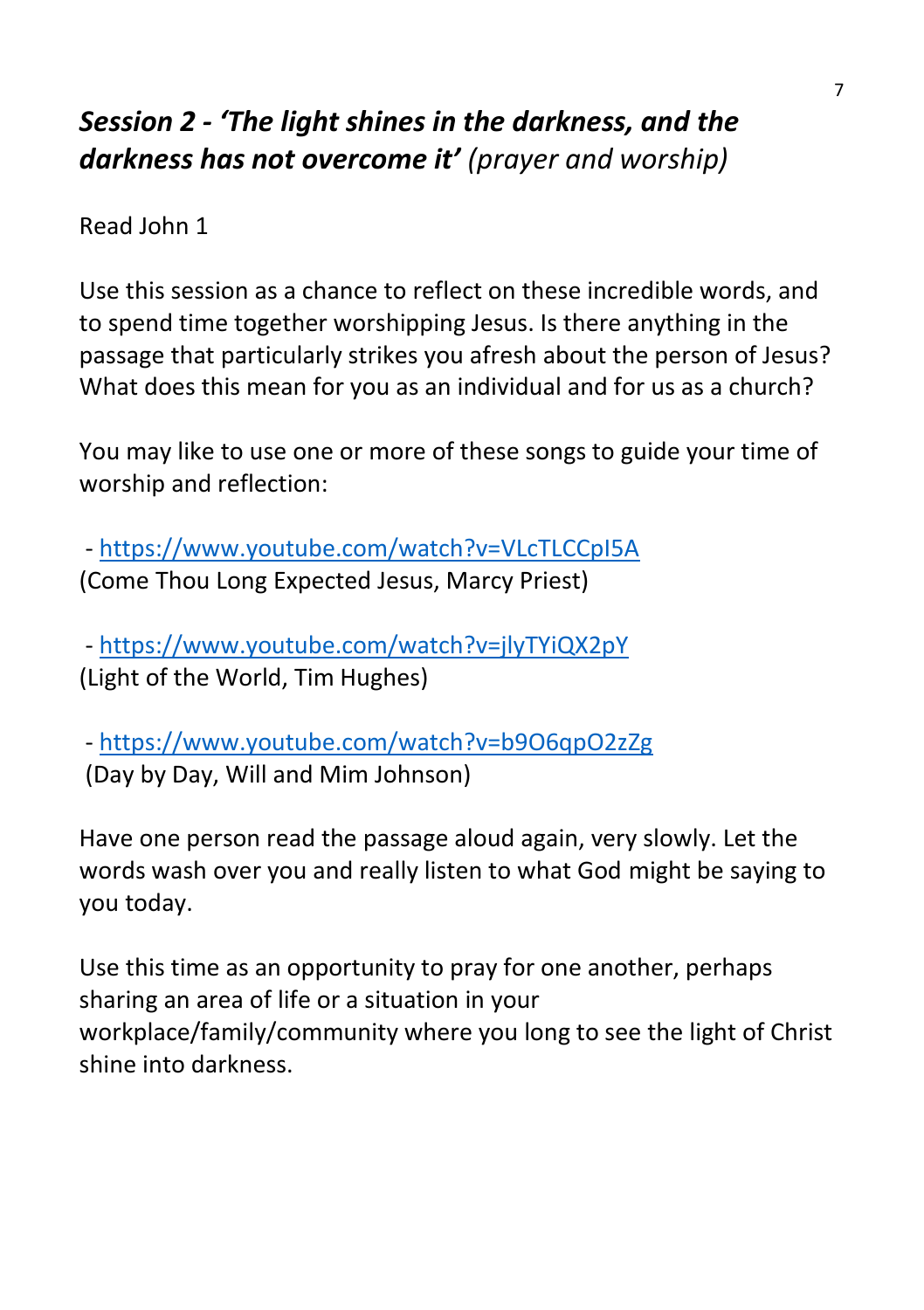# *Session 3 - 'You are the Light of the World' (study)*

Read Matthew 5:13-16

*'You are the salt of the earth.'*

What does this image conjure up for you?

As writer Andrew Wilson points out in his book *God of All Things*, Jesus' metaphor is a complex one as salt had multiple uses in the ancient world ('flavouring, preserving, sacrificing, destroying, and fertilizing.')<sup>1</sup> 1 We might think of salt primarily as used in cooking, but biblically it also had cultural functions in both temple sacrifices and farming. In what other ways could this nuanced metaphor have implications for our discipleship, our relationship with God and our work in the world?

Turn your attention to verses 14-16.

*'You are the light of the world.'*

As we have looked at in previous sessions, Jesus describes himself as the light of the world. And yet here he is talking to the disciples, he says to them YOU are the light of the world. What is your response to this? As a follower of Jesus, how do you feel about the idea that you are to be the light of the world too?

In what practical ways could you 'let your light shine before others' this week?

Leave some time at the end of this session to discuss and plan for next week. As the final SGG of the month, next week's session will be

<sup>1</sup> Andrew Wilson, *God of All Things: Rediscovering the Sacred in an Everyday World*, 109.